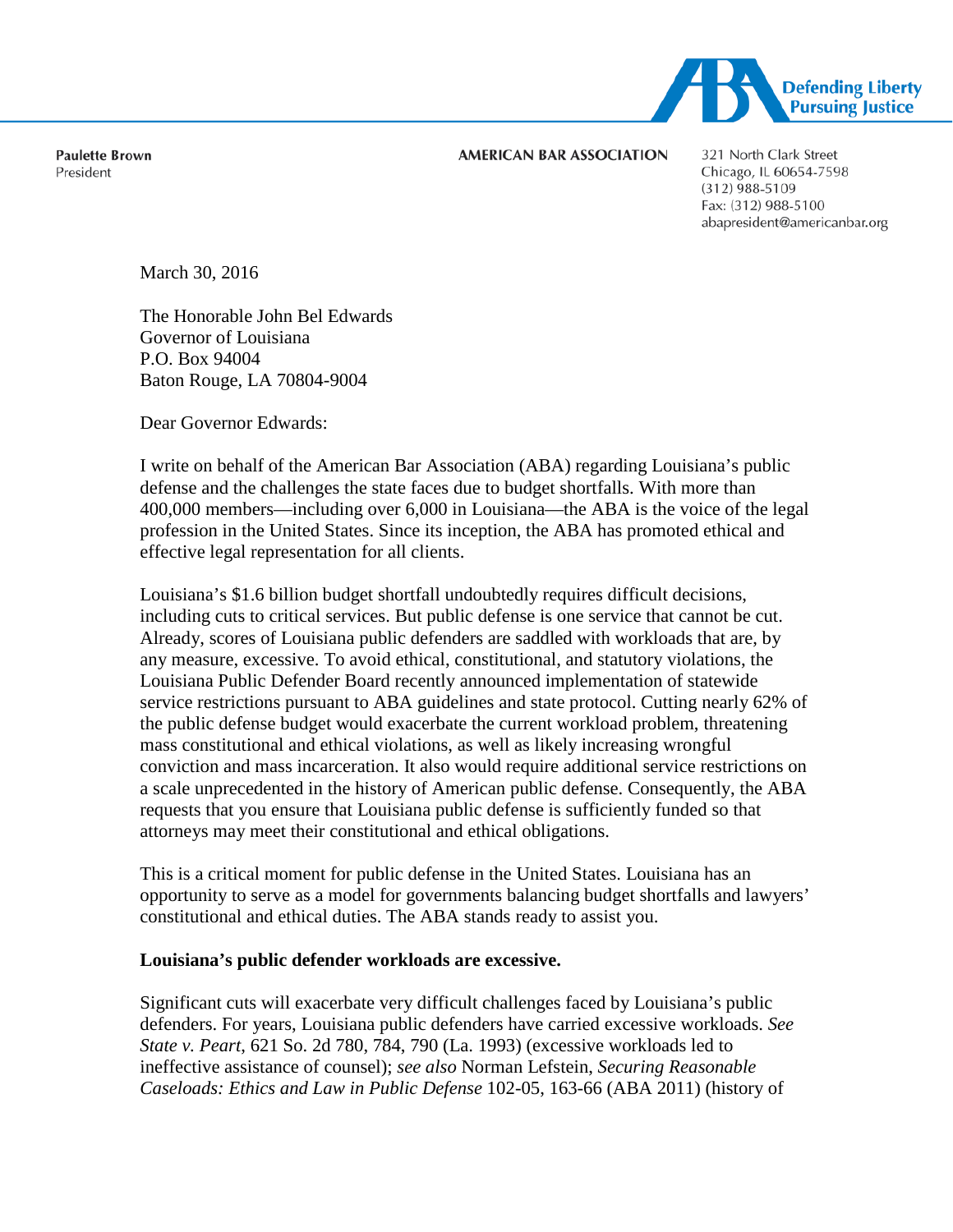Page 2 of 4 March 30, 2016

excessive workloads in Louisiana); National Association of Criminal Defense Lawyers, *Minor Crimes, Massive Waste: The Terrible Toll of America's Broken Misdemeanor Courts* 21 (2009) (some New Orleans defenders handled 19,000 cases per attorney per year). Although there is abundant evidence of excessive workloads, the full extent of the problem is yet unknown. For this reason, the ABA, working with Louisiana accounting firm Postlethwaite & Netterville, is conducting a public defender workload study. The results of this study will be available later this year.

### **Louisiana public defenders have an ethical, constitutional, and statutory duty to control their workloads.**

### Ethics

Significant budget cuts will cause Louisiana public defenders to face choices that will be bound by clear ethical restrictions. Louisiana public defenders have an *ethical* duty to maintain reasonable workloads. The Louisiana Rules of Professional Conduct demand competent and diligent legal representation. *See* La. R.P.C. 1.1(a), 1.3; ABA Model Rules 1.1, 1.3. This requires that a lawyer's "workload . . . be controlled so that each matter can be handled competently." La. R.P.C. 1.3, Comment 2; ABA Model Rule 1.3, Comment 2. This mandate applies with equal force to public defenders. *See* ABA Comm. on Ethics & Prof'l Responsibility, Formal Op. 06-441 (2006). In addition, supervising attorneys must make a reasonable effort to ensure that their lawyers conform to these rules and "take reasonable remedial action" if a supervisee violates them. La. R.P.C. 5.1(b); ABA Model Rules  $5.1(b)-(c)$ .

### Constitution

Louisiana public defenders, like public defenders everywhere, also have a *constitutional* duty to maintain reasonable workloads. The Sixth Amendment requires that defense attorneys provide reasonably effective assistance of counsel. *Strickland v. Washington*, 466 U.S. 668, 686 (1984). The ABA Criminal Justice Standards, which reflect the prevailing professional norms regarding effective representation, require that criminal defense lawyers investigate, research the law, communicate with clients, negotiate with prosecutors, file appropriate motions, and prepare for court. ABA Defense Function Standards 4-3.1, 4-3.3, 4-3.9, 4-4.1, 4-4.6, 4-5.1, 4-5.2, 4-6.1, 4-6.2, 4-6.3, 4-7.11, 4-8.1 (4th ed., approved Feb. 2015); *see also Padilla v. Kentucky*, 559 U.S. 356, 367 (2010) (ABA Standards reflect prevailing professional norms). Regardless of how many clients they represent, attorneys must complete these tasks in each case prior to trial or plea. *See id.* at 4-4.1; 4-6.1(b). Accordingly, attorneys should not carry workloads that interfere with quality representation or professional obligations. *Id.* at 4-1.8(a); *see also ABA Ten Principles of a Public Defense Delivery System*, Principle 5 (2002) ("Defense counsel's workload is controlled to permit the rendering of quality representation.").

### Statute

Finally, in Louisiana, public defenders have a *statutory* duty to maintain reasonable workloads. Under the Louisiana Public Defender Act, the Louisiana Public Defender Board (LPDB) must adopt rules that ensure "[m]anageable public defender workloads that permit the rendering of competent representation . . . ." *See* La. R.S. §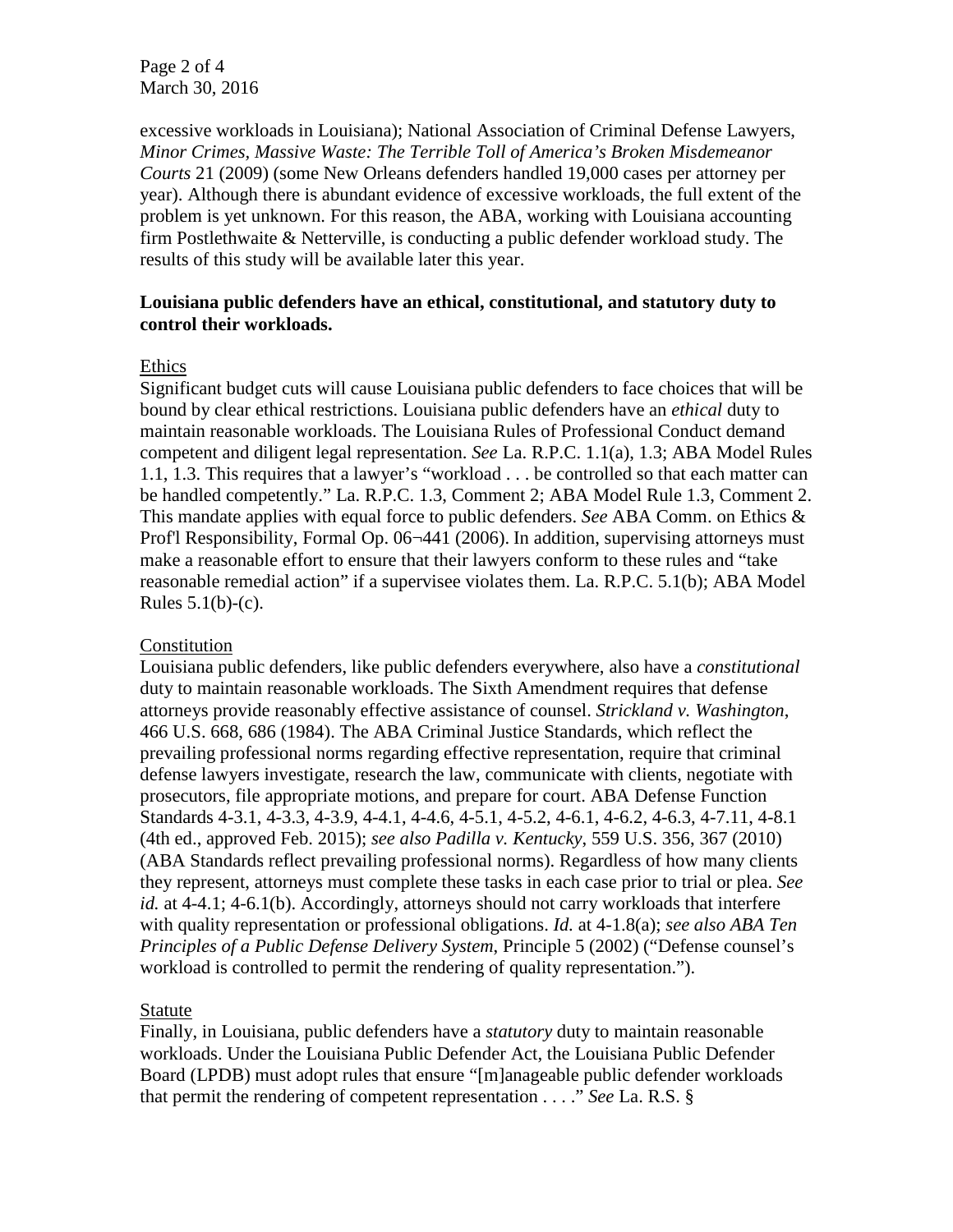Page 3 of 4 March 30, 2016

15:148(B)(1)(a). In 2012, LPDB adopted its Service Restriction Protocol, in which it recognized that "excessive caseloads affect the quality of representation" and implicate both ethical obligations and the right to effective assistance of counsel pursuant to the Sixth Amendment. LAC 22:XV.17, § 1701(B)-(C), 813-14 (2012).

# **ABA Guidelines and Louisiana protocol require service restriction when necessary to achieve reasonable workloads.**

When workloads are excessive, public defenders must take steps to ensure compliance with their ethical, constitutional, and statutory duties. The *ABA Eight Guidelines of Public Defense Related to Excessive Workloads* (2009) recommend prompt action, including the following:

- Curtailing new case assignments to the affected lawyers;
- Negotiating formal and informal arrangements with courts or other appointing authorities respecting case assignments; and
- Notifying courts or other appointing authorities that the Provider is unavailable to accept additional appointments.

*Eight Guidelines*, Guideline 5, 9 (2009). If these actions fail, public defenders must move to stop new case assignments. *Id*. at Guideline 6; *see also* La. R.P.C. 1.16; ABA Model Rule 1.16 (lawyers must decline or withdraw from cases when representation would result in violation of the rules). Similarly, LPDB's Service Restriction Protocol requires that, when excessive workloads occur and there are no viable alternatives, defenders engage in service restriction. LAC 22:XV.17, § 1709, 815-16 (2012).

# **Private assigned counsel must be competent and reasonably compensated.**

Recently, in conformity with its protocol, LPDB announced implementation of a statewide restriction of services plan. In response, some Louisiana judges have begun drafting private counsel, many of whom have little or no criminal defense experience. The private bar is an important part of public defense provision. *See ABA Ten Principles*, Principle 2 (2002) ("Where the caseload is sufficiently high, the public defense delivery system consists of both a defender office and the active participation of the private bar."). However, private counsel must be competent and should receive reasonable compensation for their services. *See Eight Guidelines*, Guideline 5 (allowing "some cases to be assigned to private lawyers in return for reasonable compensation for their services"); *see also ABA Providing Defense Services* (1992) Standard 5-1.6 ("Government has the responsibility to fund the full cost of quality legal representation for all eligible persons . . . ."); *Id*., Standard 5-2.4 ("Assigned counsel should receive prompt compensation at a reasonable hourly rate . . . .").